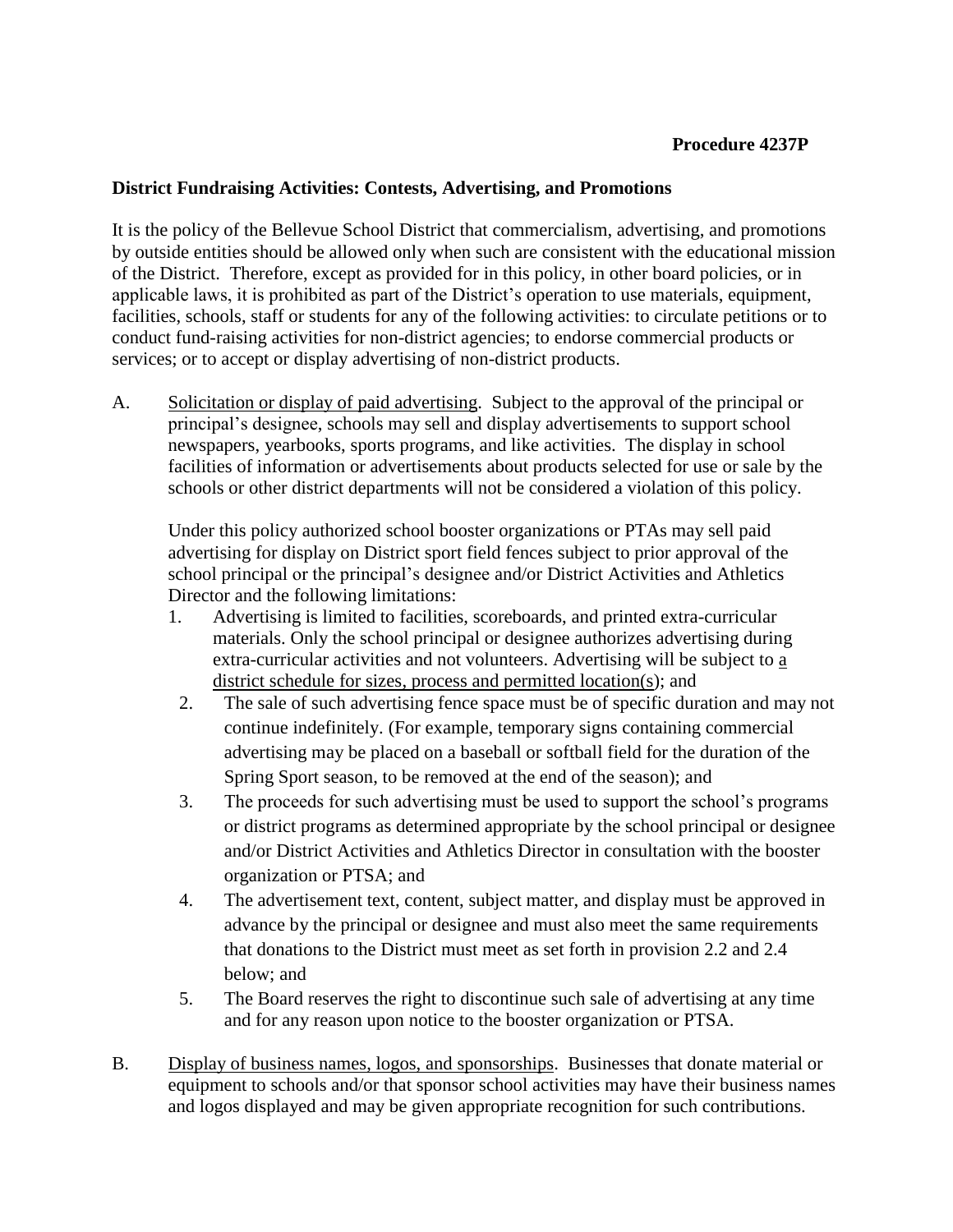However, no school has to accept donations or sponsors unless it wishes to do so; and if donations are accepted, they shall be accepted in accordance with Policy 6114, Donations, and they must meet the criteria set forth below.

In order for any and all donated material, equipment, or other items to be accepted by the District, they must meet the following criteria:

- 1. The donations must be of educational value to students and/or be in support of the educational, athletic, or activities program at the school; and
- 2. The donations must not contain any information which promotes tobacco, alcohol, illicit drugs, or violence, or which promotes or disparages any religion or religious belief or any political candidate or cause, and the donations must not be of a sexual nature; and
- 3. The donations must be appropriate for the grade level in the school where they would be used; and
- 4. The donations must be used only for purposes consistent with federal and state law, with WIAA policies, and with school board policies and procedures.
- 5. The prohibition of discrimination on the basis of race, color, national origin/language, religion/creed, sex, disability, age, sexual orientation/gender expression, use of a service animal, military service, and all other protected classifications.
- 6. Displaying advertising ads on students or staff is prohibited with the exception that students or staff may wear commercial apparel that includes brand logos, names or trademarks that otherwise comply with Policy 6102.
- C. Endorsements or recommendations for businesses, services, or products. The District and schools shall not endorse or recommend businesses, services, or products. Student fundraising or other school activities may, however, select items to sell or businesses with which to work without violating this prohibition; e.g., invited guest speakers/authors who offer their books to sell to the audience, items in student stores, and ASB magazine or candy sales (subject to meeting guidelines set in Policy 6700)
- D. Instructional materials which contain business logos or advertising content. Instructional materials, which are otherwise selected in accordance with the appropriate processes for their selection and use and which are of benefit to student learning, may contain advertising content; e.g., magazines, newspapers, surveys, videos, and television and computer access. However, sales representatives or agents selling books, instructional materials or other products are prohibited from soliciting students/staff or from making sales presentations unless they have prior written authorization from the superintendent or his/her designee.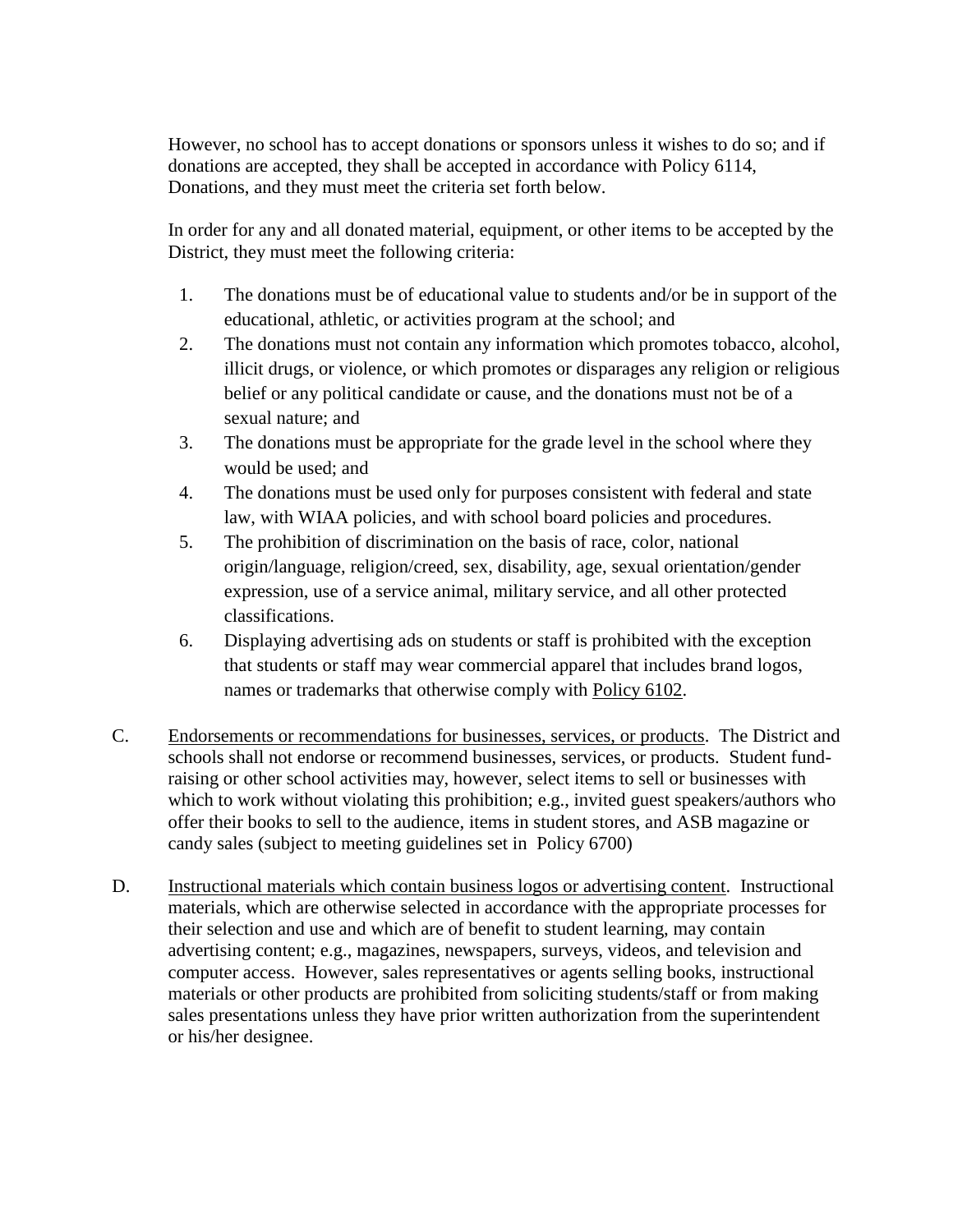- 1. Requests by outside organizations to distribute literature or materials to the students or employees shall be considered by the Superintendent or his/her designee, and may be granted if the requests meet the following criteria:
	- i. The item(s) to be distributed must be compatible with district policy, procedures, rules and goals; and
	- ii. The source of the item(s) for distribution is clearly identified; and
	- iii. The item(s) for student distribution must be of, or contain information of, educational value to students; and
	- iv. Advertising on literature or materials will be discouraged. However, if any advertising appears on or with any item(s), it must be in good taste and unobtrusive.
- 2. Parent-teacher organizations are considered school agencies for purposes of this policy.
- 3. The district reserves the right to decline to distribute any item(s) if, in the Superintendent's or his/her designee's sole judgment and discretion, students or employees will not be well-served by it. The Superintendent or his/her designee reserves the right to determine the appropriate method of distribution, as well as the right to decline to distribute the item(s) at all. Further, any item(s) that serves to promote or inhibit religion shall be prohibited.
- 5. School-related promotions or advertisement of school-related activities. The traditional fund-raising activities, sales of class rings, yearbooks, photographs, and other activities are not a violation of this policy.
- 6. Fund drives or charitable activities by non-district organizations or individuals. No employee shall collect funds from students or patrons for any contest or other fundraising activity sponsored by an outside organization. District students are not to be used for fund-raising for non-district agencies or organizations unless such activity is initiated by the students or school itself; e.g., elementary students deciding to raise money for the zoo's elephant house. Any exception to this prohibition which would allow students to participate in fund-raising for non-district charities or organizations must be expressly authorized by the superintendent or his/her designee. School fund-raising must also be done pursuant to applicable ASB regulations.

To ensure equity across schools, profit distribution for advertising and/or sponsorship agreements shall be applied by school district officials. For agreements greater than \$2500 (per vendor, per year) the District Activities and Athletics Director will determine how those profits are distributed and based upon the scope of the advertisement or sponsorship in order to achieve equity between schools and/or programs. Profits from advertising/sponsorship agreements worth less than \$2500 per agreement will remain at the school level according to the Principal's discretion. In instances of sponsorship where advertising results in in-kind services or products for the school or program, these profit/asset distribution procedures will be reviewed by District Activities and Athletics Director as appropriate.